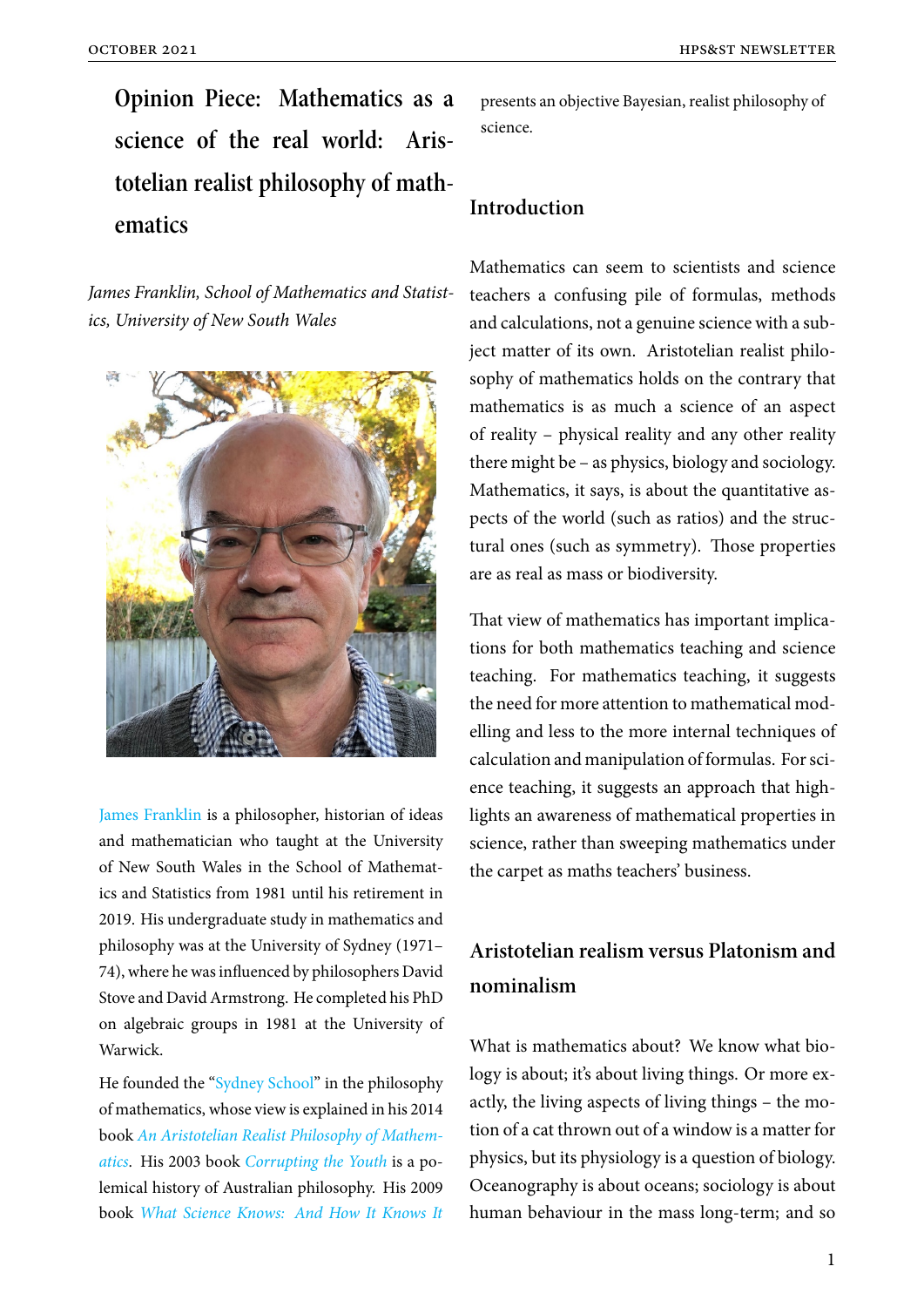on. When all the sciences and their subject matters are laid out, is there any aspect of reality left over for mathematics to be about? That is the basic question in the philosophy of mathematics.

The field of philosophy of mathematics is mainly occupied by two longstanding traditions, Platonism and nominalism, which have opposite answers to this question. Both answers are problematic and Aristotelian realism offers a "third way" that is more closely aligned to how mathematics works in science (Franklin, 2014a, Jacquette, 2014, Gillies, 2015; quick introduction in Franklin, 2014b, survey in Franklin, 2021).

According to Platonism – the name deriving from Plato's view that eternal realities exist in a nonphysical realm – the "objects" named in mathematical discourse, such as numbers, sets and functions, are fully real but not part of our (physical) world. They exist in a Platonic heaven of "abstract objects", eternal, non-physical and non-causal.

What makes Platonism attractive is our solid feeling that mathematics discovers truths about a preexisting terrain. Take the subtleties of the distribution of primes. Some numbers are prime, some not. A dozen eggs can be arranged in cartons of 6×2 or 3×4, but eggs are not sold in lots of 11 or 13 because there is no neat way of organising 11 or 13 of them into an egg carton: 11 and 13, unlike 12, are prime, and primes cannot be formed by multiplying two smaller numbers. The idea is very easy to grasp. But there is a lot to discover about it.

It is found that the way in which the primes are distributed among numbers involves a complex interplay of pattern and irregularity. On the small scale, the latter is most evident: there are long stretches without any primes at all – indefinitely long stretches, in fact. (For example, there are

none between 113 and 127.) At the same time, it is widely believed that there are infinitely many "prime pairs"; that is, pairs of numbers only two apart that are both prime, such as 41 and 43.

When we turn to the large scale, the impression of disorder fades and a pattern starts to emerge after all. Primes become gradually less dense as one counts up: the density of primes around a large number is inversely proportional to its order of magnitude. The density of primes around a trillion  $(10^{12})$ , for example, is about half what it is around a million  $(10^6)$ . It's all "out there", and it appears to be about a realm of abstract numbers. It is not about anything physical, but neither did we make it up. We have a sense of a non-physical reality, in some sense not our choice and waiting for us to discover it.

Platonism is also suggested by role of idealisation in mathematical applications in science. Aristotle himself describes Protagoras "refuting" the geometers by pointing out that a hoop touches a straight line at more than one point, unlike the perfect circles that geometers study. (Metaphysics 997b35-998a4). The perfect circles, it seems, must live in a realm other than the physical one we sense and measure.

Nominalism has been Platonism's main rival in the philosophy of mathematics. Taking its name from *nomina*, meaning names, it says that mathematical entities do not exist at all and the words apparently referring to them are "mere names". Only physical objects really exist, and the mathematical language that appears to refer to mathematical objects is just a language of science, or manipulation of formal symbols, or fictions, or methods of deriving one contentful truth from another (nominalism divides into several schools such as formalism, logicism and fictionalism, the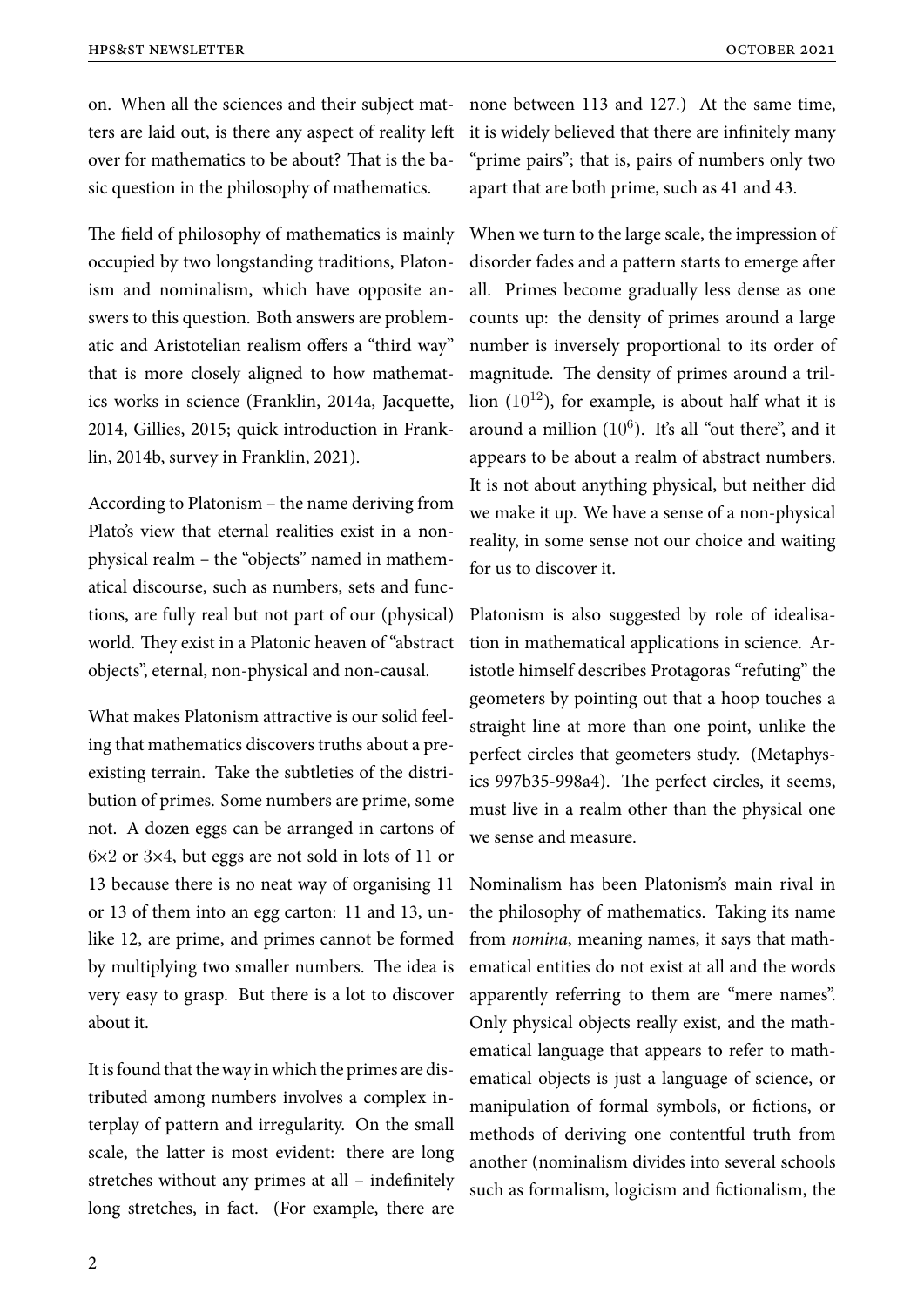differences among which are not important here).

An often implicit version of nominalism rife among scientists thinks of mathematics as a toolkit of methods, formulas, tables of Laplace transforms and the like, or as a "theoretical juice extractor" for getting predictions from theories, but not itself actually about any aspect of reality. Sadly that view, understandable enough in physicists and engineers, is reinforced by the rulebased style of teaching mathematics that often fills the traditional school curriculum. ("Minus times minus equals plus/ The reason for this we need not discuss."). That reinforces a view of mathematics as detached from real science. Einstein, though one of the most mathematical of physicists, was typical of them in claiming a divorce between mathematics and physical reality, saying "As far as the laws of mathematics refer to reality, they are not certain; and as far as they are certain, they do not refer to reality" (Einstein, 1954, 233).

Nominalism has two problems. First, it fails to explain our felt sense of exploring a pre-existing territory, as in the distribution of primes. Secondly, it fails to answer the problem raised in the celebrated essay of 1960 by the physicist Eugene Wigner, of the "unreasonable effectiveness of mathematics in the natural sciences" (Wigner, 1960). How could a mere language deliver such extraordinarily effective and unexpected results in so many natural sciences?

Aristotelian realism offers to break the deadlock between Platonism and nominalism. It holds that mathematics *is* a contentful science of realities (as the Platonist says) but that those realities – at least many of them – are literally part of, or realised in, physical reality (Franklin, 2014a).

But Aristotelian realism is not just an answer to an existing philosophical debate. If we just look at

how mathematics works (especially applied mathematics), free of philosophical preconceptions, it is possible to see what properties of reality are mathematical (rather than physical, biological and so on) and form the true subject-matter of mathematics. Imagine the Earth in the Jurassic Era, before there were humans to think mathematically and write formulas.

#### An artist's impression can be seen here.

There were dinosaurs large and small, trees, volcanoes, flowing rivers and winds […We](https://web.archive.org/web/20140320080753/http:/stickertales.com/wp-content/uploads/2012/12/rihanna-age-9-dinosaur-pack.png)re there, in that world, any properties that we would recognize as being of a mathematical nature (to speak as non-committally as possible)? That is, were there, among the properties of the real things in that physical world, some that we would naturally recognise as mathematical (over and above physical, chemical and biological properties)?

There were many such properties. Symmetry, for one. Like most higher animals, the dinosaurs had approximate bilateral symmetry. The trees and volcanoes had an approximate circular symmetry with random elements—seen from above, they look much the same when rotated around their axis. But symmetry, whether exact or approximate, is a property that is not exactly physical. Non-physical things can have symmetry; arguments and palindromes, for example, have symmetry if the last half repeats the first half in the opposite order. Symmetry is an uncontroversially mathematical property, and a major branch of pure mathematics—group theory—is devoted to classifying its kinds. When symmetry is realized in physical things, it is often very obvious to perception—even animals as primitive as bees can perceive symmetry. Symmetry, like other mathematical properties, can have causal powers, unlike abstracta as conceived by Platonists.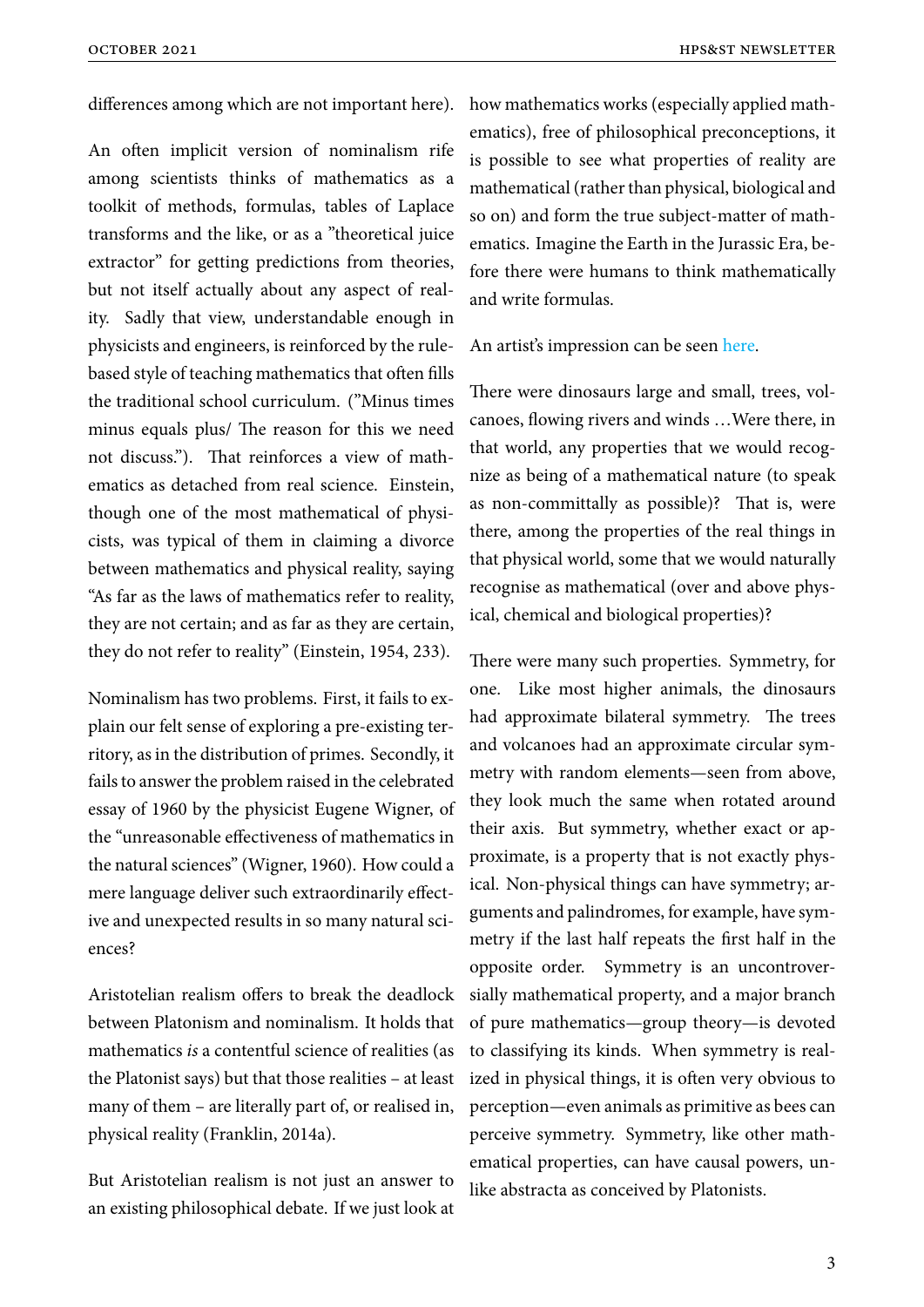Another mathematical property, which like symmetry is realizable in many sorts of physical things, is ratio. The height of a big dinosaur stands in a certain ratio to the height of a small dinosaur. The ratio of their volumes is different—in fact, the ratio of their volumes is much greater than the ratio of their heights, which is what makes big dinosaurs ungainly and small ones sprightly. A given ratio is something that can be the relation between two heights, or two volumes, or two time-intervals; a ratio is just what those relations between different kinds of physical entities share, and is thus a more mathematical property than the physical lengths, volumes, and times themselves. Ratio is what we measure when we determine how a length (or volume, or time, etc) relates to an arbitrarily chosen unit (Michell, 1994). It is one of the basic kinds of number.

Properties of reality like symmetry and ratio and others (such as flows, order relations, continuity and discreteness, alternation, linearity, feedback, network topology)—which are measurable, perceivable and causal, like other scientific properties—must be the subject of some science. That science is mathematics (or at least part of mathematics). Aristotelian realist philosophy of mathematics has consequences for both mathematics teaching and science teaching.

### **Mathematics teaching: Mathematical modelling**

Mathematics teachers cannot allow themselves be trapped into a servicing role, as if their task is to supply students with methods which will help when the student comes to subjects that really grapple with the world, like physics. (Applied) mathematics is about the real world too. School and college mathematics education needs to include a component of mathematical modelling, the process (as Aristotelian realists would put it) of finding the mathematical structure of the real world that is relevant to solving some problem.

A simple problem is: could a water shortage in a location like Los Angeles or Adelaide be alleviated by towing an iceberg from Antarctica? Anyone – or any class of students divided into groups – can usefully brainstorm ideas on what quantitative information is needed to address the problem. (How big are icebergs down there? How long would it take to tow them? How much would melt on the way? Would the amount left be a worthwhile proportion of the city's water consumption? What can be done with them when they arrive?) Given an hour, groups can report out to a class on a plan of attack. Given a week, they can do research and write a respectable feasibility study (Banks, 2013, ch. 6). A report lays out the mathematical structure of the case, with a view to making recommendations.

As the example shows, the teaching of mathematical modelling is very different in style as well as content from pure mathematics. Where pure mathematical skills are usually assessed by exams in which individuals solve short discrete puzzles which they get right or wrong, modelling is most naturally done collaboratively over a considerable time period, using outside research, and communicating via a written or oral joint report. That is similar to how mathematics is really done in industrial settings.

As in pure mathematics, mathematical modelling is not all bare hands from a standing start, as in the icebergs problem. Education needs to provide tools to think with. Population modelling has proved a good test bed for explaining basic mathematical models like exponential growth.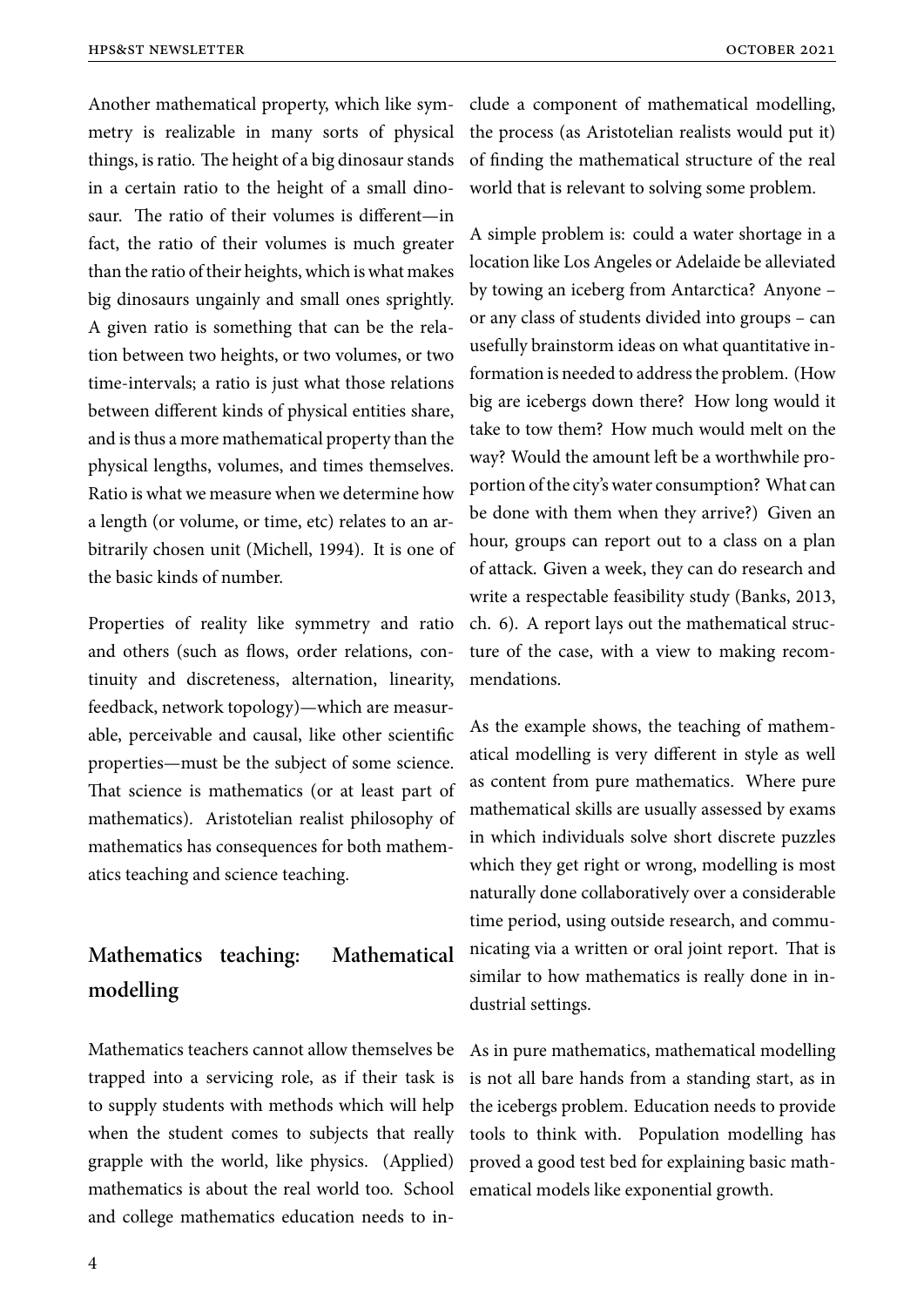Example: Suppose a lake has some lily pads in it Table 1 Number of Aphids Observed per Plant and suppose each pad replicates itself once a week. in a Milpa (Corn and Beans) in the Highlands of If it takes half a year for half the lake to become Guatemala (Morales, 1998) covered in lily pads, how long will it take for the entire lake to be covered? (Vandermeer and Goldberg, *Population Ecology*, 3)

Answer: 1 week.

Conclusion: Exponential growth can pick up speed.

Exponential growth has the typical "rising graph" shape, with typical formula  $P = A a^t$  (with a > 1) In the lily-pad example,  $a = 2$  (where time *t* is in weeks).



Fig 1: Graph of exponential growth of population against time

A model such as this formula means a mathematical description of the (possible) structure of a situation (such as how a population grows over time). To say that it is a possible structure, or a tool to think with, is not to say that actual populations must fit the model. Given observations of a real population, some inference is needed to see if its growth approximately fits an exponential shape.

An example is: Observations of the number of aphids on a typical corn plant in a field are given in the table below. Action must be taken when the number of aphids per plant reaches 40. At what date should that be predicted? (Vandermeer and Goldberg, 6-7)

If the growth is close to exponential, then the logarithms of the number of aphids (last column) should be approximately on a straight line. We can then plot the logarithms against time, check (by eye or by statistical software) if the five points are approximately on a straight line. In fact they are. We can then project forward to estimate the approximate date when 40 aphids per plant will be reached.

What about the world population of humans? In the 1960s there were many alarmist predictions that exponential growth of the world's population would lead to disaster in a few decades. But the world's birth rate has fallen dramatically since that time. The UN's predictions for world population out to 2100 can be seen here. It is a good lesson on the need to fit models to data with care.

Excellent educationalr[esour](https://population.un.org/wpp/Graphs/Probabilistic/POP/TOT/900)ces for mathematical modelling are available from comap(The Consortium for Mathematics and Its Applications). Since 1985 they have run an undergraduate Mathematical Contest in Modeling and have recently begun one for high schools.



Fig 2. The classic body types: different height-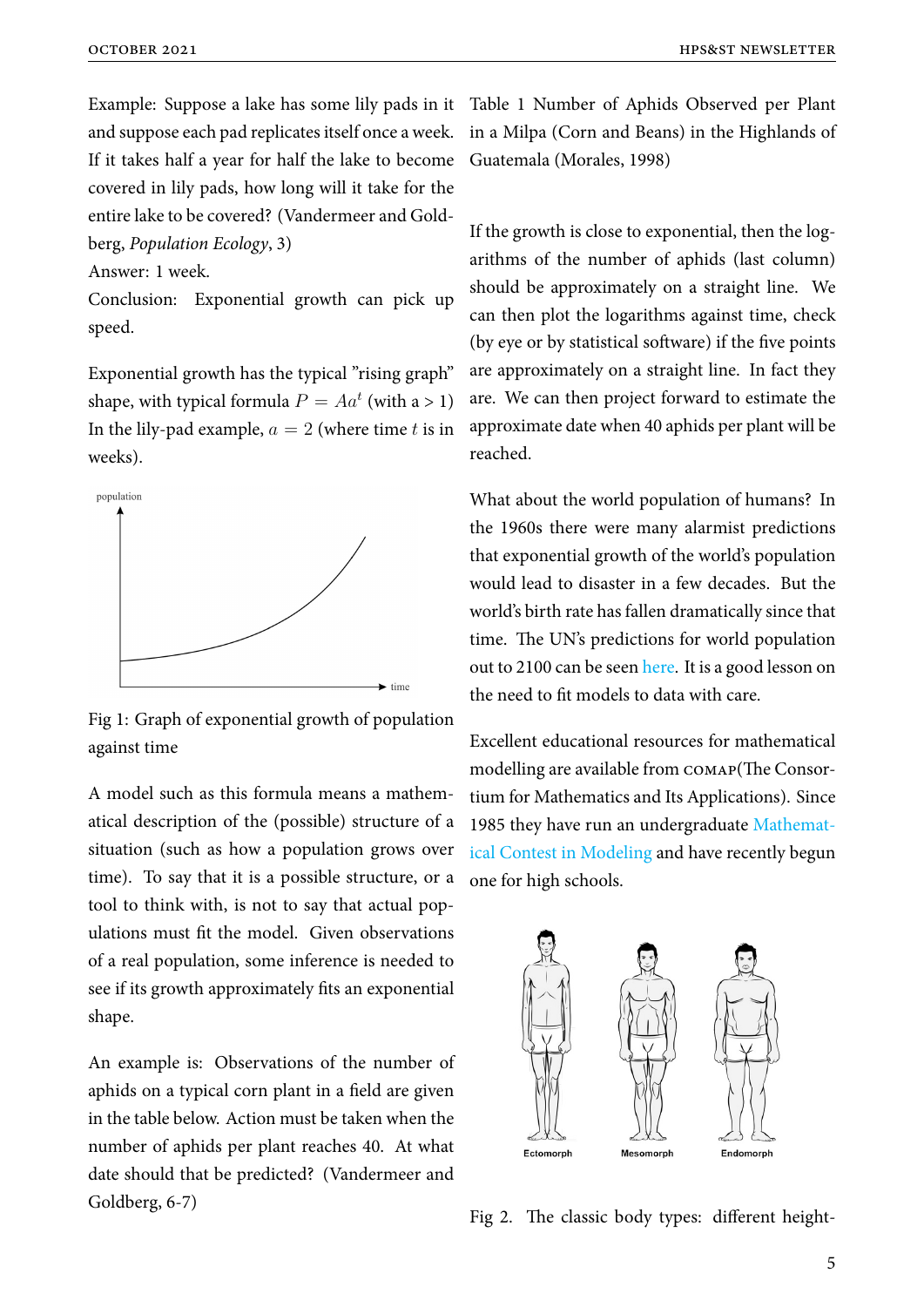width proportions are easily perceived (Image case of the explanation of why small animals can credit: Granito Diaz, Wikimedia file Bodytypes.jpg)

# **Science teaching: Awareness of mathematical properties**

Philosophy of science and science teaching are incomplete without some sense of the difference between physical properties and mathematical properties. Physical properties, like mass, colour, being gold and being a possum, are observable realities which must be studied, at least in part, observationally. Mathematical properties, like ratio, symmetry, alternation and randomness, are also observational realities, but they are studied by the a priori methods of mathematics. Appreciating the mathematical aspects of physical reality is a matter of calling attention to mathematical commonalities between different physical situations.

Take as an example perhaps the most basic purely mathematical property, ratio or proportion, such as the proportion of length to height of a page or computer screen or image (the "aspect ratio"). It is an easily observable property of reality. Our visual systems are well set up to perceive immediately differences in ratio such as those in the classic body types (Fig 2)

But ratios are much more mathematical and abstract than lengths themselves. A given ratio can exist between two lengths, or two masses, or two time intervals. The truths about ratios are provable truths of mathematics, such as the very ancient Greek result of the incommensurability of the ratio of the diagonal and side of a square.

Despite their abstractness, ratios have practical scientific consequences, as we saw above in the scurry but large ones lumber. Another place where the scientific role of proportion is easily appreciated comes from the central role in scientific education played by the laws of proportion that formed a key part of the Scientific Revolution. In the high period of the Scientific Revolution, a number of laws were discovered which were mathematical in one sense, in that they ascribed to nature simple formulas – indeed, formulas in general of simple proportion. They were not purely mathematical, in the sense that (to the disappointment of some) they are not derivable solely from mathematical axioms. They needed some input – however small – of empirical and observationallyderived fact.

A list of the Scientific Revolution's laws of proportion, with approximate dates, includes:

- Kepler's Second Law: The area swept out by a radius from the sun to a planet is proportional to the time taken (1609).
- Snell's Law: When light is refracted at a surface, the sine of the angle of refraction is proportional to the sine of the angle of incidence (1602, 1621, 1637).
- Galileo's Law of Uniform Acceleration: The speed of a heavy body falling from rest is proportional to the time from dropping (1638).
- Pascal's Law: The pressure in an incompressible fluid is proportional to depth (1647).
- Hooke's Law: The extension of a spring is proportional to the force exerted to stretch it (1660).
- Boyle's Law: For a fixed quantity of gas at constant temperature, pressure is inversely proportional to volume (1662).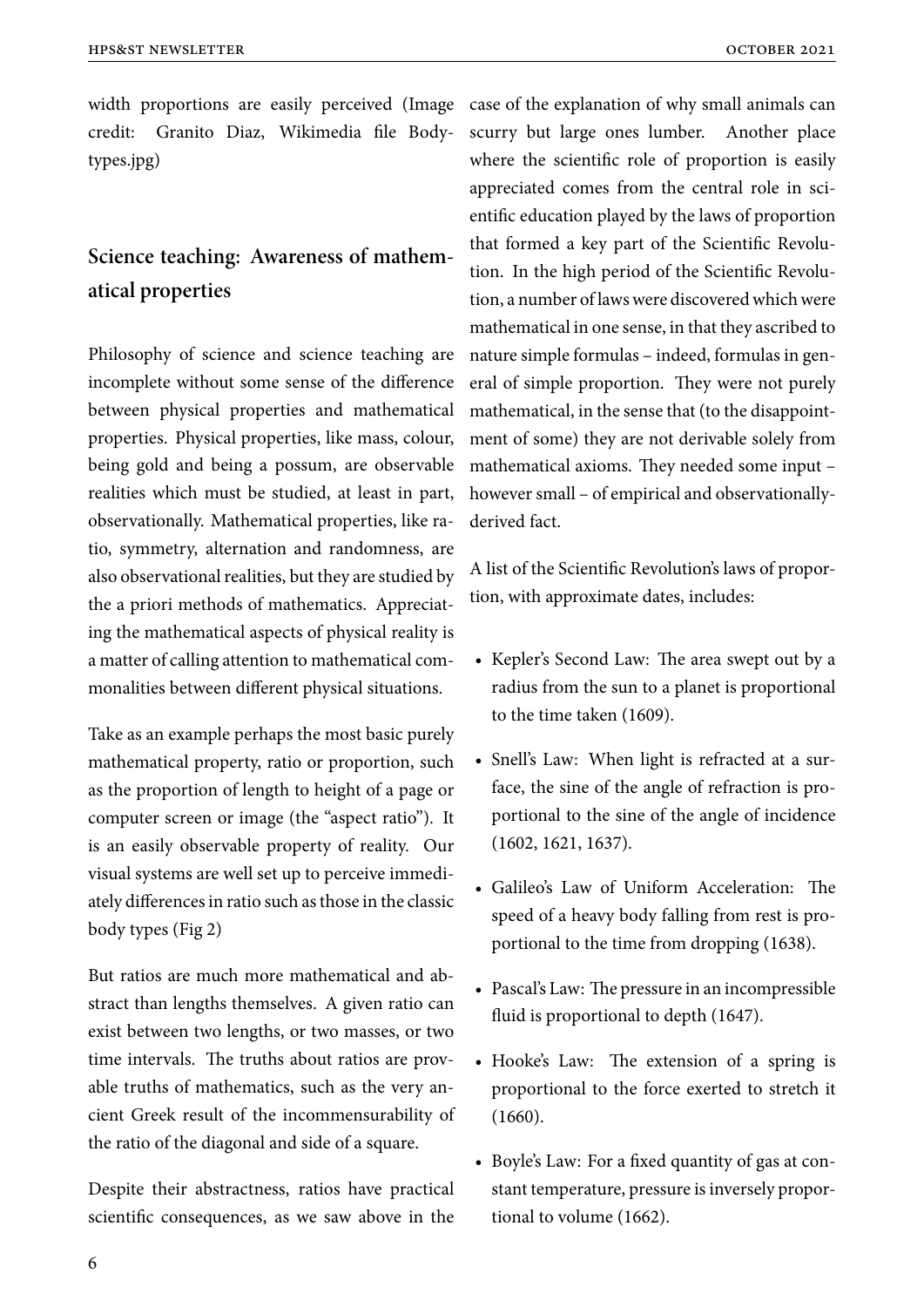- Newton's proposition on the prism: there is some kind of proportionality between refrangibility and colour of light (1672).
- Newton's Second Law of Motion: The acceleration of a body is proportional to the total force acting on it (1687).
- Newton's Law of Gravity: The force of gravity exerted by one body on another is proportional to the masses of each and inversely proportional to the square of the distance between them (1687).
- Newton's Law of Cooling: The rate of temperature loss from a body is proportional to the difference in temperature between the body and its surroundings (1701).

It was remarkable how tractable Nature proved to be not only to being mathematised, but mathematised in the simplest way possible, by laws of simple proportionality. That allows calculation of results with very simple mathematics, fortunately for both early scientists and for modern science students. What science teachers should emphasize is that the proportionalities are not in formulas imposed on reality, but in physical nature itself. The formulas merely describe a pre-existing reality.

Many other examples could be given of purely mathematical properties of things that play a crucial role in science. Symmetry has become crucial to science, especially physics, and the ability of symmetry arguments to generate contentful scientific truths is extraordinary. (Franklin 2017) Alternation, as in stripes and wallpaper patterns, is another recurrent mathematical theme in science; for example, in pendulum motion the gravitational cause is a matter of physics but oscillation itself is a mathematical property. Continuous variation (whether over time or in space), studied so successfully by the calculus, is a central theme in most of classical science, such as planetary motion and fluid flow. Randomness, in the sense of patternlessness, is central to any stochastic process from coin-throwing to traffic flow and stock markets.

What is essential for science teaching and for any appreciation of the big picture of how science works is some feel for the difference between a physical property and a mathematical one. That gives one some grasp of which methods will be needed to study the property: in particular, that for mathematical properties, mathematical methods such as conceptual analysis, definition and proof of theorems will play the main role.

# **Science teaching: Awareness of mathematical necessities in reality**

Science and science teaching rightly highlight the laws of nature, such as the law of gravity. It is generally understood that such laws have only an "empirical necessity", less than absolute. Indeed, the original point of calling them "laws", as became popular in the time of the early Royal Society, was to suggest they were commands laid down by God to which there could in principle be miraculous exceptions (Oakley 1961). But there are stronger, more absolute, necessities than that, also found directly in the real world. Scientists and science teachers need to be aware of the difference.

Consider what tiles I should order for my bathroom floor, which is close to a flat Euclidean plane. I can order square ones or hexagonal ones, as in the figures: the plane can be tiled in a regular fashion with those two shapes.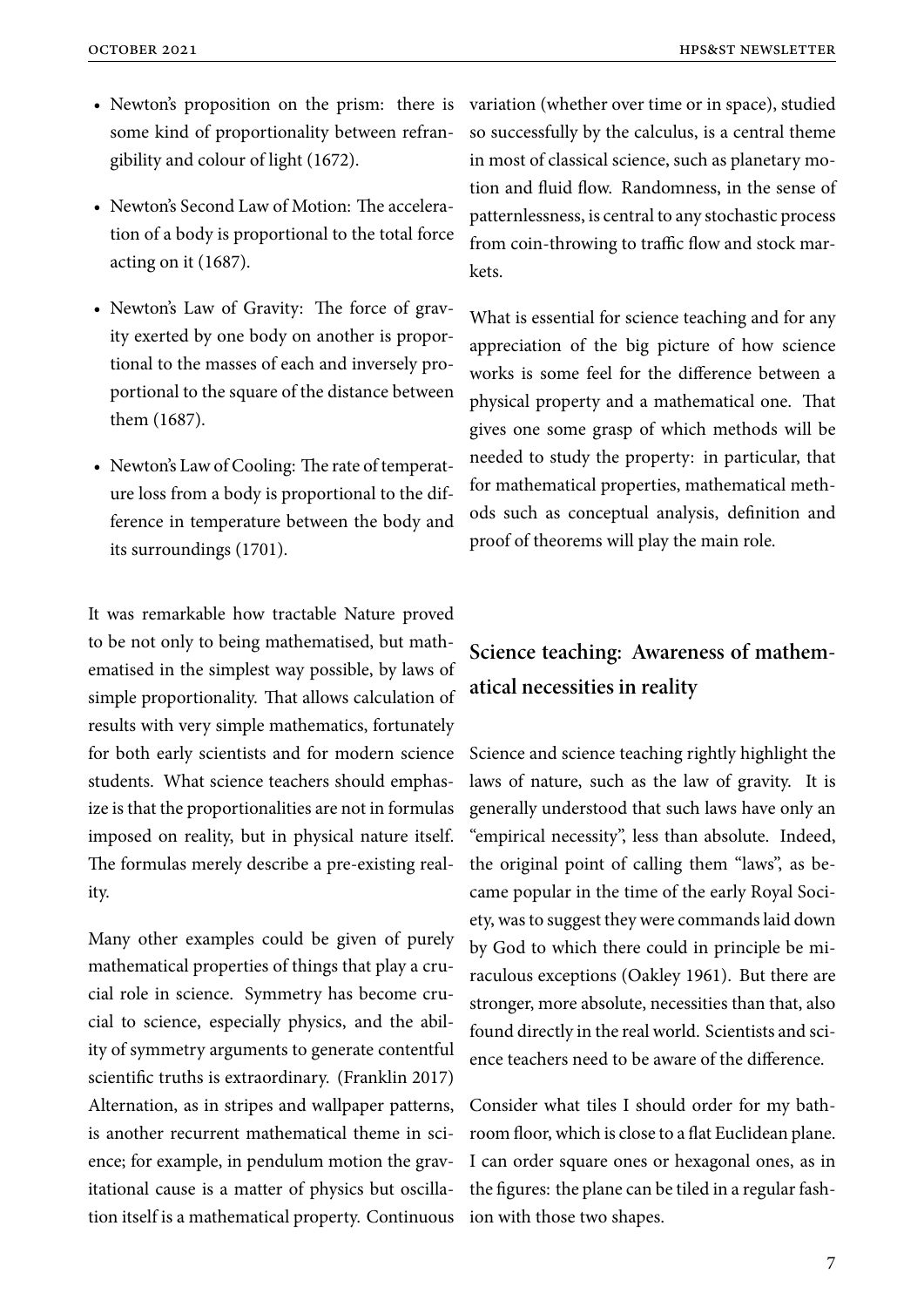



Fig 5. A regular pentagon, which cannot tile the plane

Fig 3. Tiling of the plane by identical squares



#### Fig 4. Tiling of the plane by identical regular hexagons

But there is no point ordering a load of regular pentagonal tiles. They just cannot be fitted to tile the bathroom floor. There are big pieces of floor left over between the tiles no matter how they are laid down, which defeats the purpose of tiling.

The necessity with which bathroom floors can be tiled with regular square or hexagonal tiles but not with pentagonal ones is stronger than that of the laws of nature. It is mathematical (Franklin 2014a, ch. 5).

Another example of an absolute, mathematical necessity (more exactly, impossibility) in the real world was discovered by Galileo during his efforts to establish the law of free fall. It is one of the most remarkable demonstrations of the power of a priori mathematical reasoning in dynamics. When first considering what law should be followed by falling heavy bodies (given they go faster as they fall), he wondered about how to distinguish between the two simplest theories: the perhaps most natural one that speed is proportional to distance travelled from the start, and the equally simple but perhaps less natural one that speed is proportional to time from the start (that is, the body is uniformly accelerated, which is the correct answer). Galileo realised, and was able to demonstrate, that the first theory needs no observations to refute it. It is absolutely impossible that acceleration should be proportional to the distance travelled (Norton and Roberts 2012).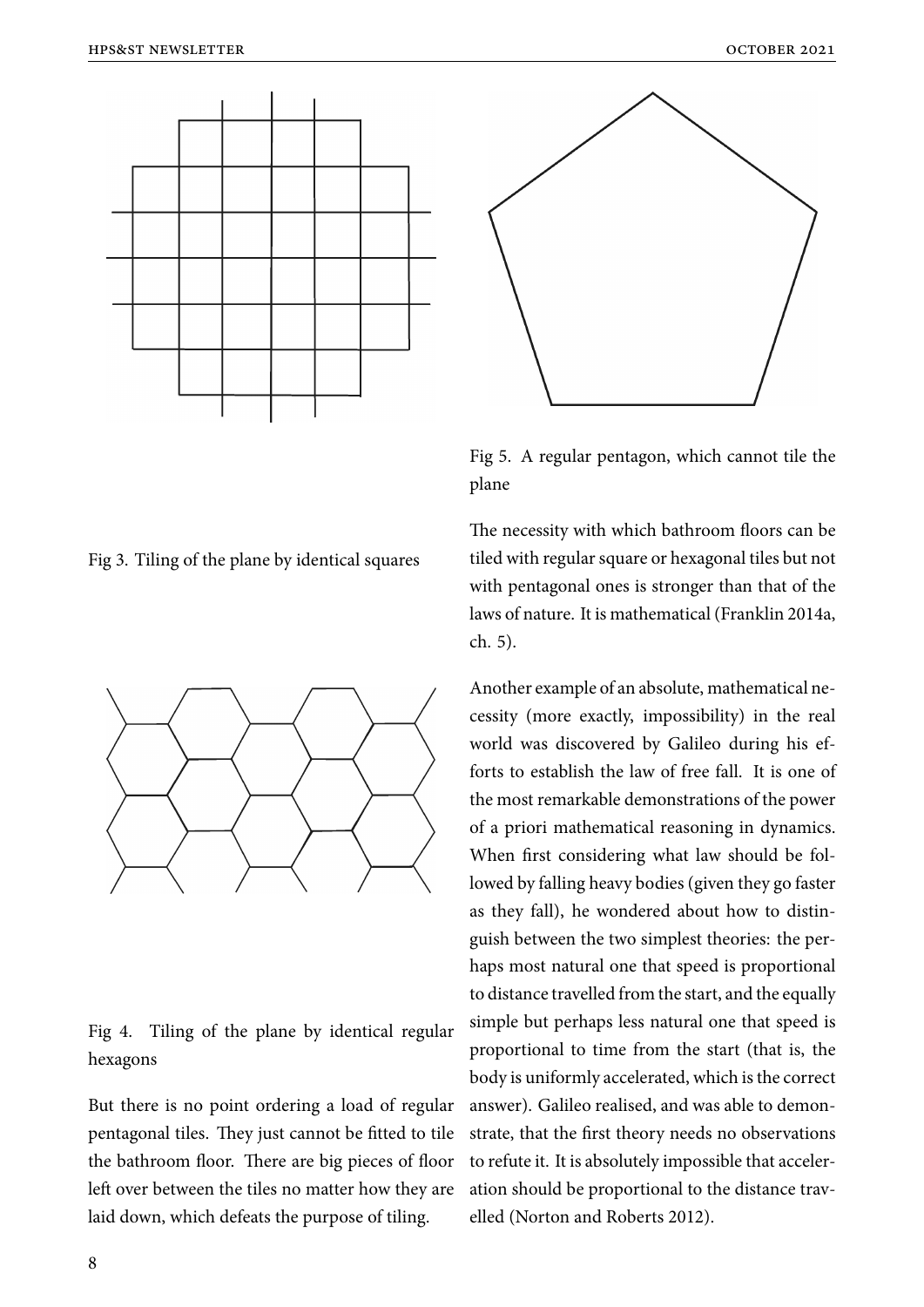From the falsity of the theory of the proportionality of speed to distance there does not follow, of course, the truth of the (true) alternative theory of the proportionality to time. There are other possible laws. But it leaves that theory as the natural simple alternative, thus guiding confirmation by experiment.

A third example has become well-known. It is a beautiful problem often used to introduce students to graph theory, Euler's eighteenth-century explanation of why it is impossible to walk over all of the seven bridges of Königsberg once and once only. The bridges connected two islands and two riverbanks as shown in the diagram. The citizens of Königsberg suspected from trial and error that it was not possible to walk over all the bridges, without walking over at least one of them twice.



Fig 6. The seven bridges of Königsberg, connecting two banks and two islands

Euler proved they were right. His proof is purely in terms of a very general aspect of geometry – the topology or interconnections of the bridges and land areas. (Euler begins his paper by noting it belongs to a new, non-quantitative part of geometry, the "geometry of site"; the field is now called network topology.) There is no idealisation or approximation involved in drawing the diagram; although a simplified representation of the city, it contains all the relevant geometrical features and the proof applies directly to the system of

real bridges and land areas, demonstrating an impossibility about physical reality (Franklin 2014a, ch. 13).

The necessities involved in tiling, in Galileo's discovery about speed and distance, and the Königsberg bridges, are mathematical ones and are not subject to miraculous exception. Science teaching is not complete unless such necessities are distinguished from the weaker "necessities" of natural laws, such as the law of gravity.

### **Science teaching: Idealisation and approximation**

Although we cannot go into it at length here, Aristotelian realism raises important questions about the nature of idealisation in science. In saying that mathematical laws of science are literally true of the observable world, modern Aristotelians to some extent make common cause with the Aristotelians of Galileo's day who objected that his ideal world of frictionless falling bodies was a fiction with no relevance to the real world. Modern Aristotelians do agree that idealisation is useful, but only on certain conditions. They can only work when the idealisation is an approximation to the real (usually more complicated) system, and the ideal model is "structurally stable", in the sense that results about it carry across, approximately, to the real situation that it approximates (Franklin, 2014a, 224-9).

Something of that idea was visible even in Galileo himself. In explaining Galileo's method of idealisation, Matthews (2006) records the objections of his Aristotelian patron, Guidobaldo del Monte: "When del Monte tells Galileo that he has done an experiment with balls in an iron hoop and the balls do not behave as Galileo asserts, Galileo replies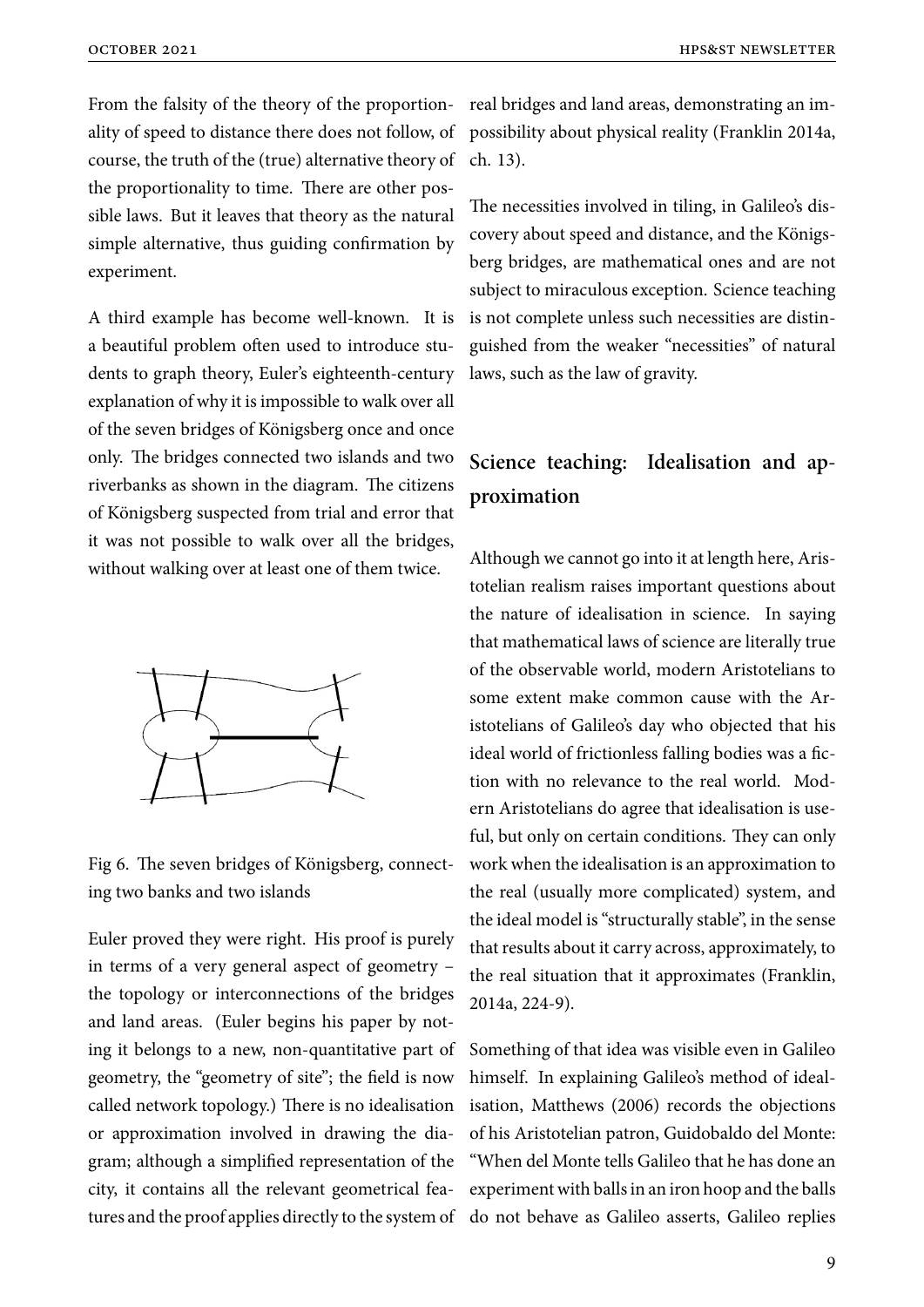that the hoop must not have been smooth enough, that the balls were not spherical enough and so on." That is only a sufficient reply if in fact making the hoop more smooth and the balls more spherical will cause the observed results to approximate more closely to those of the ideal model. Approximation is essential to idealisation.

#### **Conclusion**

Aristotelian realism gives a new perspective (or rather, a very old perspective revived) on both mathematics itself and the role of mathematics in science. In holding that mathematics can apply directly to physical reality, it brings mathematics in closer contact with science. Its vision of mathematics as a contentful science of the world we live in, and one with necessary truths, allows mathematics to regain its rightful place at the centre of civilisation's achievements (Franklin, 2018). Its explanation of which properties exactly are mathematical (namely, quantitative and structural ones) allows philosophy of science and science teaching to properly understand the division of labour between mathematics and science, and hence the true role of mathematics in science.

#### **References**

- Robert B. Banks, 2013, *Towing Icebergs, Falling Dominoes and Other Adventures in Applied Mathematics* (Princeton University Press, Princeton).
- Alb[ert Einstein,](https://press.princeton.edu/books/paperback/9780691158181/towing-icebergs-falling-dominoes-and-other-adventures-in-applied) 1954, *Ideas and Opinions* (Random House, New York).
- James Franklin, 2014a, *An Aristotelian Realist Philosophy of Mathematics: Mathematics as*

*the Science of Quantity and Structure* (Palgrave Macmillan, Basingstoke)

- Ja[mes Franklin, 2014b,](https://www.google.com.au/books/edition/An_Aristotelian_Realist_Philosophy_of_Ma/0YKEAwAAQBAJ) The mathematical world, *Aeon* 7 Apr.
- James Franklin, 2017, *Early [modern mathemat](https://www.aeon.co/magazine/world-views/what-is-left-for-mathematics-to-be-about/)[ical pr](https://www.aeon.co/magazine/world-views/what-is-left-for-mathematics-to-be-about/)inciples and symmetry arguments, in The Idea of Principles in Early Modern Thought: Interdisciplinary Perspectives*[, ed. P. Anstey](https://www.maths.unsw.edu.au/~jim/mathprinciples17c.pdf) [\(Routledge, New York, 2017\), ch. 1.](https://www.maths.unsw.edu.au/~jim/mathprinciples17c.pdf)
- Ja[mes Franklin, 2018,](https://www.maths.unsw.edu.au/~jim/mathprinciples17c.pdf) Mathematics, core of the past and hope of the future, in *Reclaiming Education: Renewing Schools and Universities in Contemporary Western Society*[, ed. C. Runcie](https://www.maths.unsw.edu.au/~jim/runciebkscan.pdf) [and D. Brooks \(Edwin H](https://www.maths.unsw.edu.au/~jim/runciebkscan.pdf). Lowe Publishing, Sydney), 149-162.
- James Franklin, 2021, Mathematics as a science of non-abstract reality: Aristotelian realist philosophies of mathematics, *Foundations of Science* 26 (2021).
- Do[nald Gillies, 2015, An Ari](https://www.rdcu.be/chatd)stotelian approach to mathematical ontology, in E. Davis and P.J. Davis, eds, *Mathematics, Substance and Surmise* (Springer, Cham), 147–176.
- Dale Jacquette, [2014, Toward a Neoaristotelian in](https://www.springer.com/gp/book/9783319214726)[heren](https://www.springer.com/gp/book/9783319214726)ce philosophy of mathematical entities, *Studia Neoaristotelica* 11, 159-204.
- Michael R. Matthews, 2006, Idealisation and Galileo's Pendulum Discoveries: Historical, Philosophical and Pedagogical Considerations, in *The Pendulum: Sci[entific, Historical,](https://link-springer-com.wwwproxy1.library.unsw.edu.au/chapter/10.1007/1-4020-3526-8_15) [Philosophical and Educational Perspectives](https://link-springer-com.wwwproxy1.library.unsw.edu.au/chapter/10.1007/1-4020-3526-8_15)*, ed. [Michael R. Matthews, Colin F. Gauld and Ar](https://link-springer-com.wwwproxy1.library.unsw.edu.au/chapter/10.1007/1-4020-3526-8_15)[thur S](https://link-springer-com.wwwproxy1.library.unsw.edu.au/chapter/10.1007/1-4020-3526-8_15)tinner (Springer, Berlin), 209-235.
- Joel Michell, 1994, Numbers as quantitative relations and the traditional theory of measure-